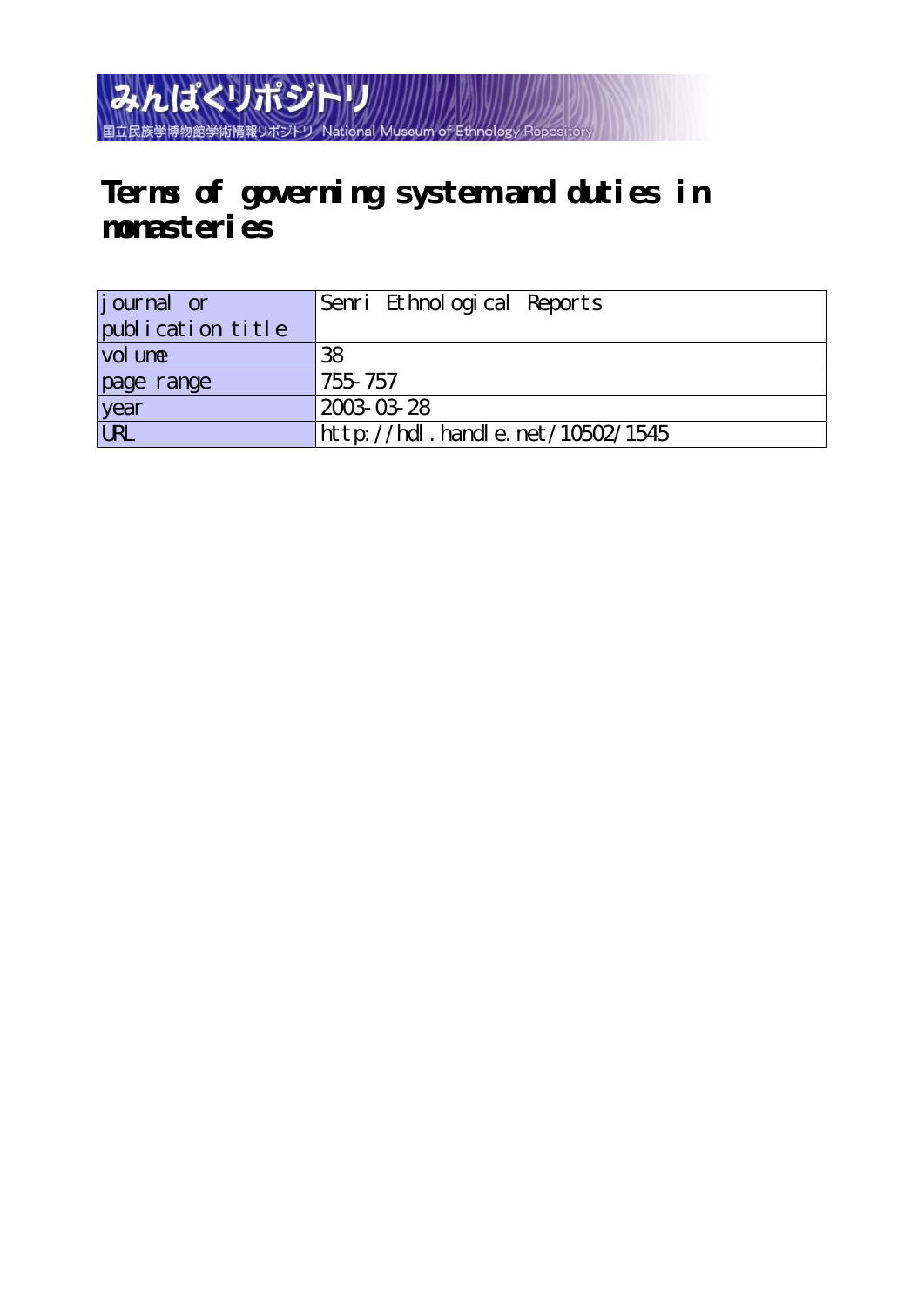Terms of governing system and duties in monasteries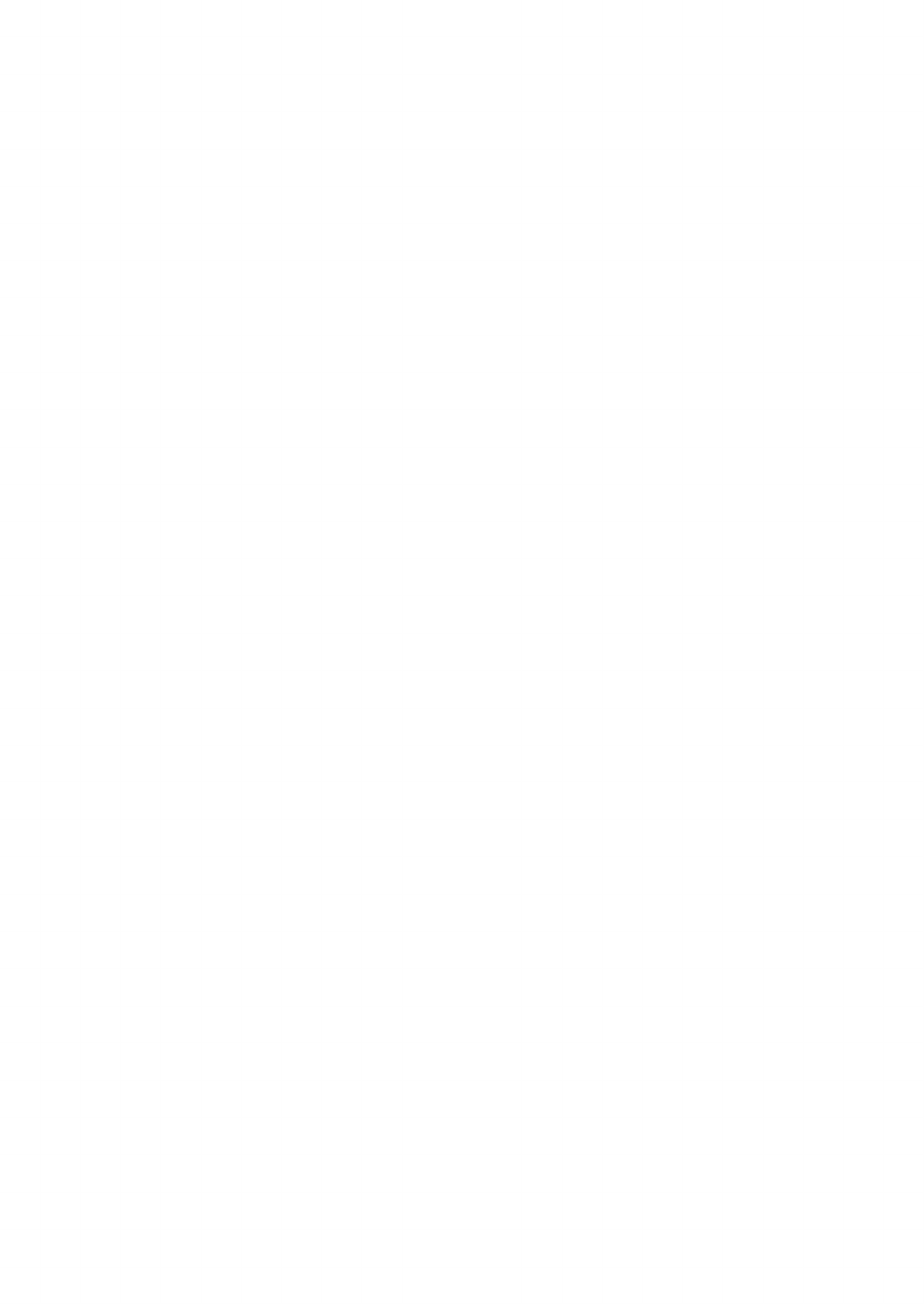## Terms of governing system and duties in monasteries

dkon gnyer see dkor gnyer

 $dkor$  gnyer, caretaker, keeper, custodian, performing the  $bsang$  ceremony, and making general announcements

sku tshab, often assistant of spyi ba  $(q, v)$ 

bskang 'don see a mchod

khang gayer see dkor gnyer

khang tshan dge rgan, hostel chief

khri pa, 'one who holds the throne', monks of special status within a monastery who act as the head of the monastery in rotation

 $k$ hripa bla ma, the monastic who holds the throne for a limited period

khri 'dzin, "throne holder", abbot

mkhan po, abbot, rector

grwa dpon, a leader of a particular group of monks

grwa tshang spyi gnyer, treasurer of a monastery

grwa tshang bla ma, a monk who holds much the same position as that of khri pa bla ma  $dge$  skos, disciplinarian

dge rgan, senior monk, teacher, chief of a hostel, cf. khang tshan dge rgan

 $\deg$ e g-yog, assistant disciplinarian

dgon bdag, head of a monastery, often hereditary

mgon khang bla ma, chaplain, cf. a mchod

mgon bla, contraction of mgon khang bla ma $(q, v)$ 

mgron gnyer, steward

'go bdag bla ma, one who replaces the head of a monastery and performs the rituals in his absence

rgan pa, 'senior', a term sometimes used for gnyer pa, treasurer

rgyal tshab, apostle, successor of a previous head of an establishment

rgyal tshab bla ma see rgyal tshab

rgyu gnyer see gnyer pa

rgyun gnyer, store-keeper

sgrub bla, head of a particular establishment within a monastery

dngul gnyer see gnyer pa

dngul bdag see gnyer pa

chang ma, beer-dispenser

chu len, novices who fetch water in a monastery

chos khrims pa, proctor<br>mchod gnyer see machod dpon

mchod dpon, sacristan

 $m$ chod g-yog, assistant sacristan

'cham gnyer, the monastic in charge of the 'cham dance

'cham dpon see 'cham gnyer

ja gnyer, assistant cook

ja mar, secondary cook

 $ja$  g-yog, one who washes dishes, cleans kitchen and tends fire

jo mo bla ma, nuns' priest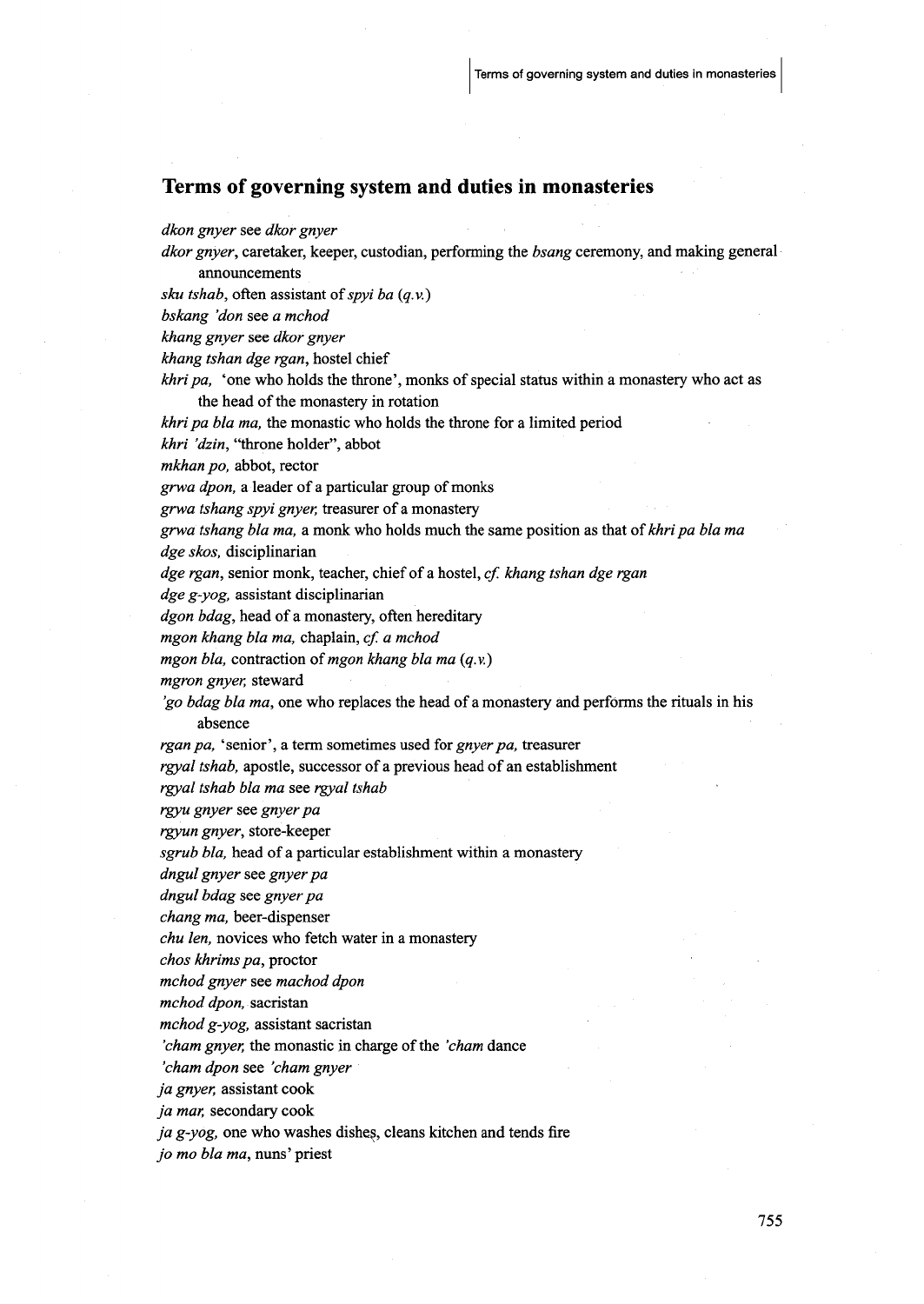in Kenal Poliski sports.

gnyer pa, treasurer, often responsible for monastery's upkeep, steward, manager gnyer ma, often assistant of gnyer pa  $(q.v.)$ 

dung 'bud, novice in charge of the call of assembly by blowing the conch shell

do dam pa, superintendent . drung yig, secretary

gdung 'dzin, successor in a hereditary line

bdag gnyer, caretaker, cf. dkor gnyer

spyi khyab, general controller, cf. do dam pa

spyi gso, accountant

cipekhrid,teachqr .- ', ・ - ,,,,.・ ・,

dpon slob, chief teacher

spyi gnye, general treasurer

spyi phyag, general treasurer

spyi ba, treasurer, manager, one who oversees expenses for religious festivals, and collects offerings, their investment and the use of the resulting profit.

spyi dbu bla ma, community head bla ma $(q, v)$ 

sprul sku, reincarnated lama, either the head of a monastery or occupies a special position in a

monastery<br> *phan tshun che mo*, supervisor of political and economic matters

phyag mdzod, treasurer, often that of abbot's residence

bon slob, chief teacher, cf. dpon slob

byang 'dren, chief chanter, cf. dbu mdzad

bla brang gnyer pa, treasurer of abbot's residence

bla ma, head of either a monastery or an establishment within a monastery

bla ma'i gnyer pa, treasurer of the head bla ma in a monastery

dbu skyor, assistant of dbu mdzad  $(q, v)$ 

dbu mkhyen, chanter, cf. dbu mdzad.

dbu bla, head of a monastery; chaplain of a local chief

dbu mdzad, chief chanter, chief of chorus, choir-master, precentor

dbu g-yog, assistant of the chief chanter

dbon po, an administrator of a monastery and its estates often connected with a hereditary line of the head of a monastery ...

dbyar bdag, leader of the dbyar gnas ritual

byar baag, leader of the *abyar ghas* ritual<br>bud pa, musician<br>nar chen, chef

mar chen, chef<br>rtsis pa, accountant<br>tshang dpon, chef, one who tends fire

zla dag gnyer pa, assistant of a manager

yig mkhan, secretary, copyist

yongs 'dzin, teacher, tutor, supervisor

g-yung drung slob dpon, supreme master

las sne, monastic official, one who deals with the organization of religious services (*zhabs* brtan)

las pa, attendant

shog dpon, person dealing with the affairs of a subdivision within a monastery bsang gtong, person dealing with the performance of the bsang ceremony